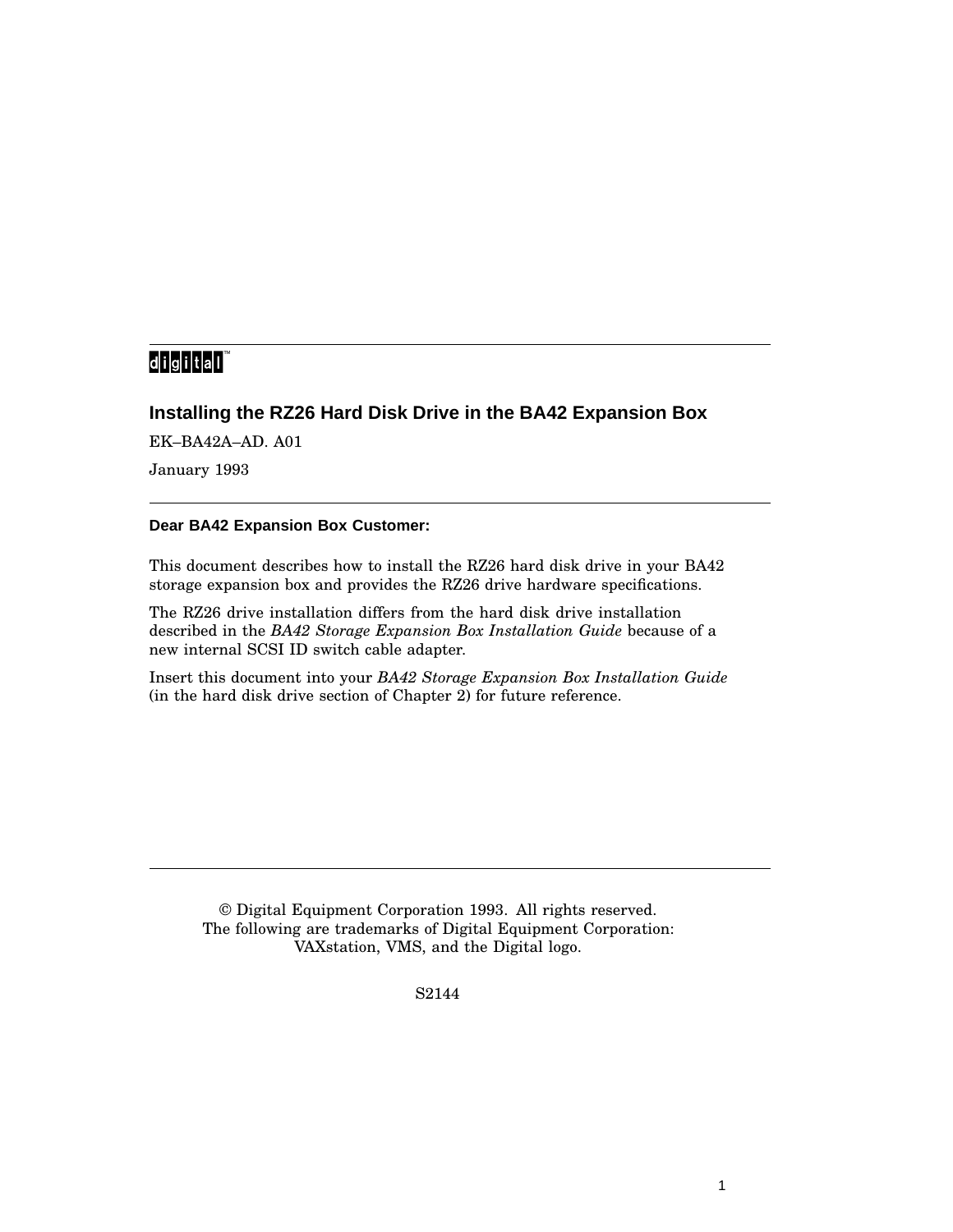# **1 Installation Overview**

The following list is an overview of the tasks involved in installing the RZ26 hard disk drive in the BA42 expansion box:

- 1. Check the contents of the shipment.
- 2. Check your system configuration.
- 3. Set the SCSI ID switches.
- 4. Install the RZ26 drive.
- 5. Verify the installation.

# **2 Checking Components Shipped**

Your shipment should contain all the components shown here. If any component is missing, contact your Digital sales representative.



The SCSI ID adapter cable may come already attached to the RZ26 drive.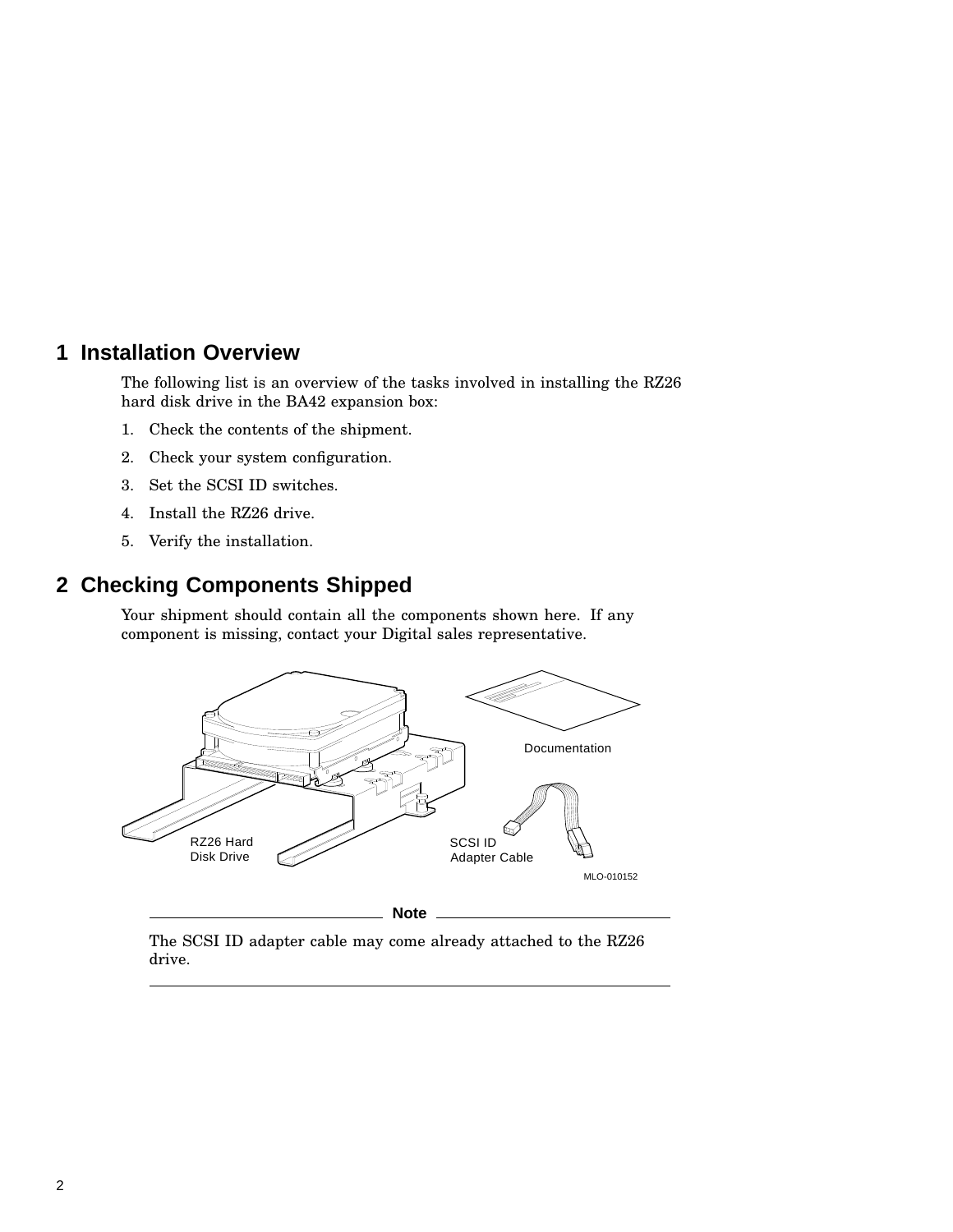# **3 Checking Your System Configuration**

Before you begin the RZ26 drive installation, put your system in console mode and enter the SHOW CONFIG command. (If you need instructions, see the system's installation guide or user's guide.)

Make a note of which SCSI IDs are already being used.

You must assign a SCSI ID number to each drive installed in a BA42 expansion box. Numbers that can be used range from 0 to 7, and you can assign each number only once.

### **3.1 Setting the SCSI ID Switches on the BA42 Expansion Box**

SCSI ID switches for hard disk drives installed in a BA42 expansion box are located on the back of the expansion box behind the SCSI ID switch cover. Remove the switch cover as shown in Figure 1.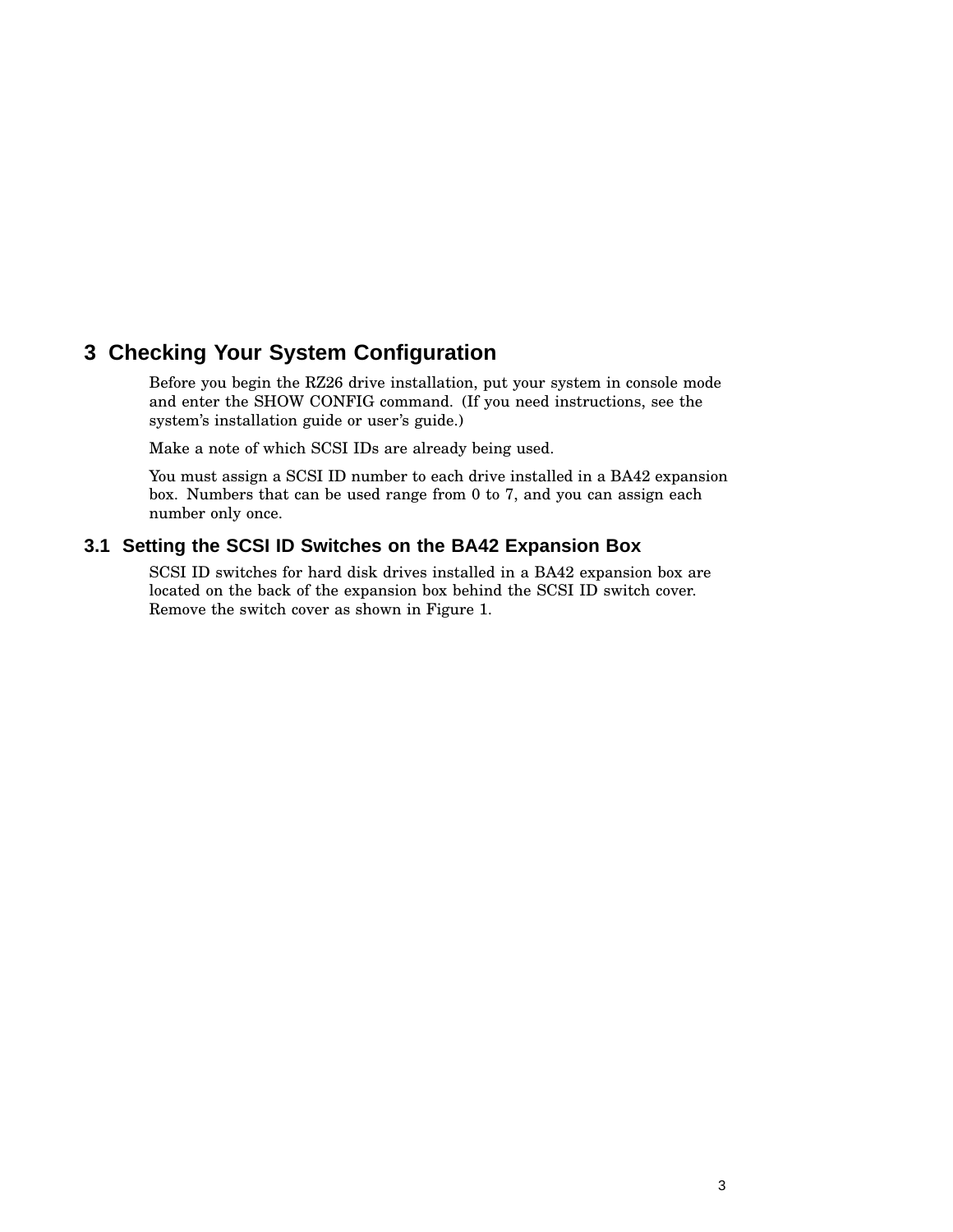

**Figure 1 Removing the SCSI Switch Cover**

WSEBAM25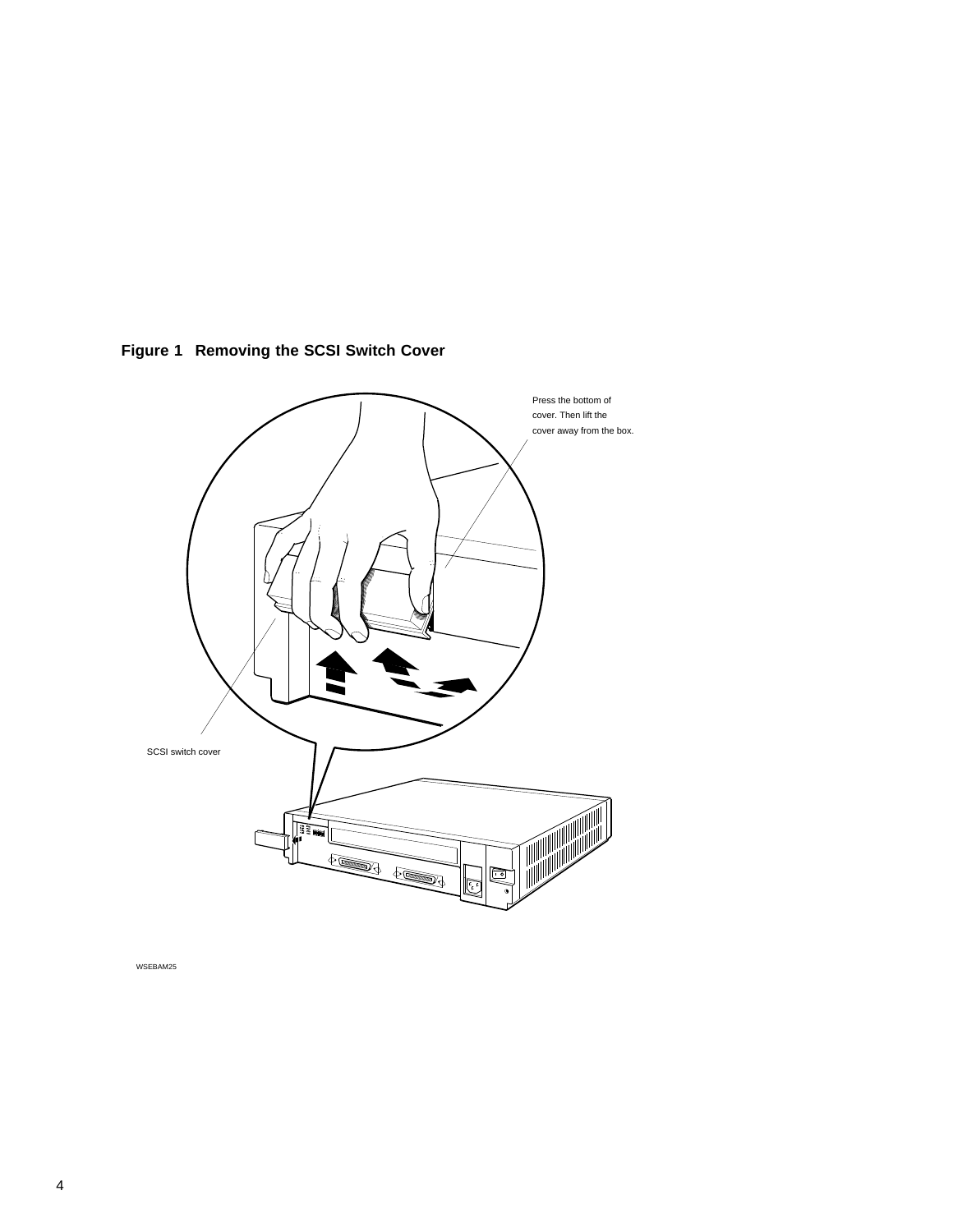If you have one hard disk drive installed in your expansion box, the right three SCSI ID switches on the back of the box determine the SCSI ID switch setting for that drive.

If you are installing a second hard disk drive in your expansion box, the left three SCSI ID switches on the back of the box determine the SCSI ID switch setting.

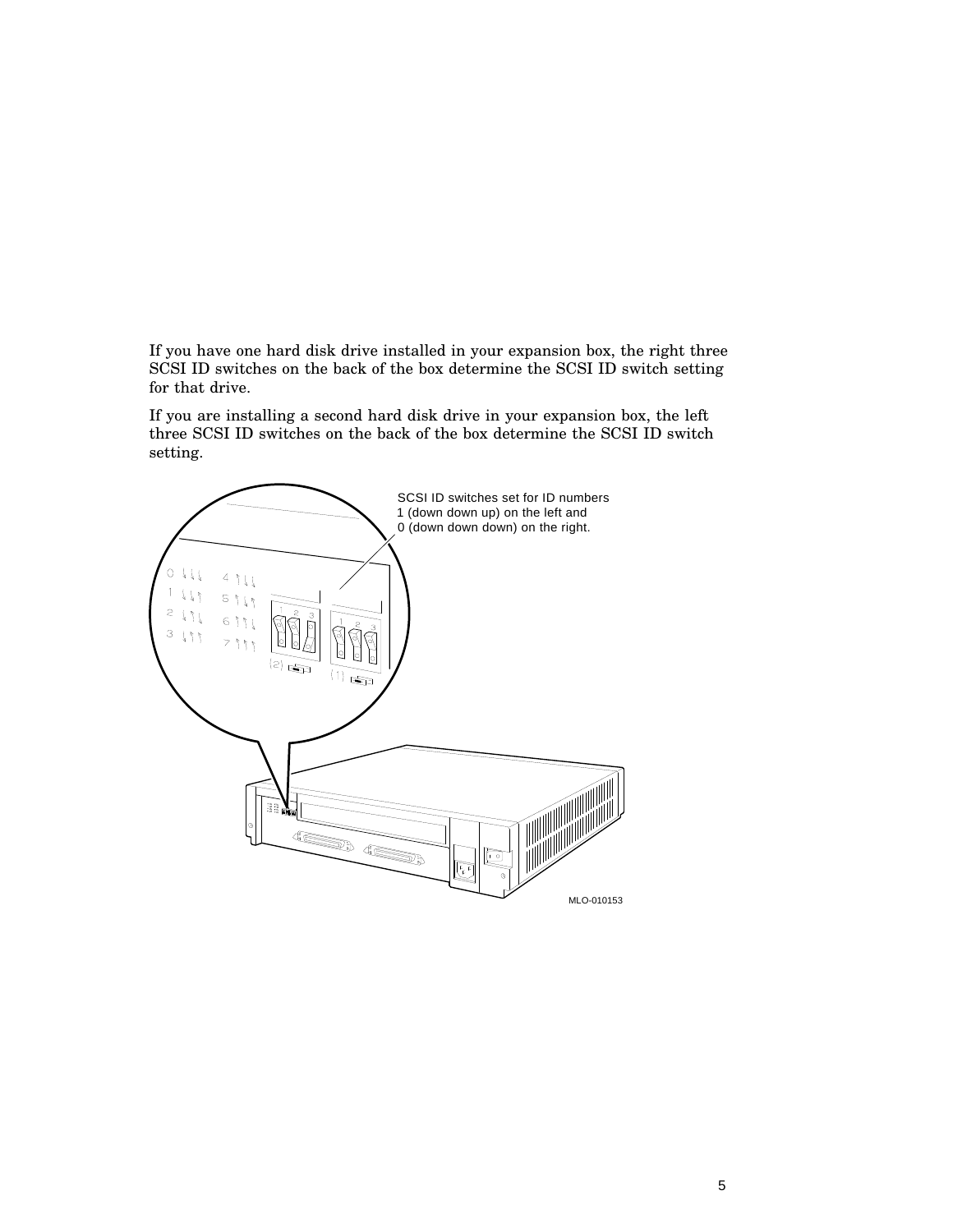### **3.2 Changing the SCSI ID Switch Setting**

If the switches on your expansion box are set for a SCSI ID number that is not available for use, use a pen or a small pointed object to flip the switches you need to change.

Table 1 shows the SCSI ID switch settings for hard disk drives.

| <b>SCSI ID</b> |          | <b>Switch Settings</b> |          |
|----------------|----------|------------------------|----------|
| <b>Number</b>  | Switch 1 | Switch 2               | Switch 3 |
| $\mathbf{0}$   | Down     | Down                   | Down     |
| 1              | Down     | Down                   | Up       |
| $\overline{2}$ | Down     | Up                     | Down     |
| 3              | Down     | Up                     | Up       |
| 4              | Up       | Down                   | Down     |
| 5              | Up       | Down                   | Up       |
| 6              | Up       | Up                     | Down     |
| 7              | Up       | Up                     | Up       |
|                |          |                        |          |

**Table 1 SCSI ID Numbers and Switch Settings for Hard Disk Drives**

# **4 Installing the RZ26 Hard Disk Drive**

Here are the steps you follow to install the RZ26 drive. The sections following the list describe each step.

- 1. Remove the cover from the BA42 box.
- 2. Attach the adapter cable to the RZ26 drive.
- 3. Check the cables inside the box.
- 4. Attach the SCSI and power cables to the drive.
- 5. Insert the drive in the expansion box.
- 6. Tighten the captive screw on the drive bracket.
- 7. Replace the cover on the BA42 box.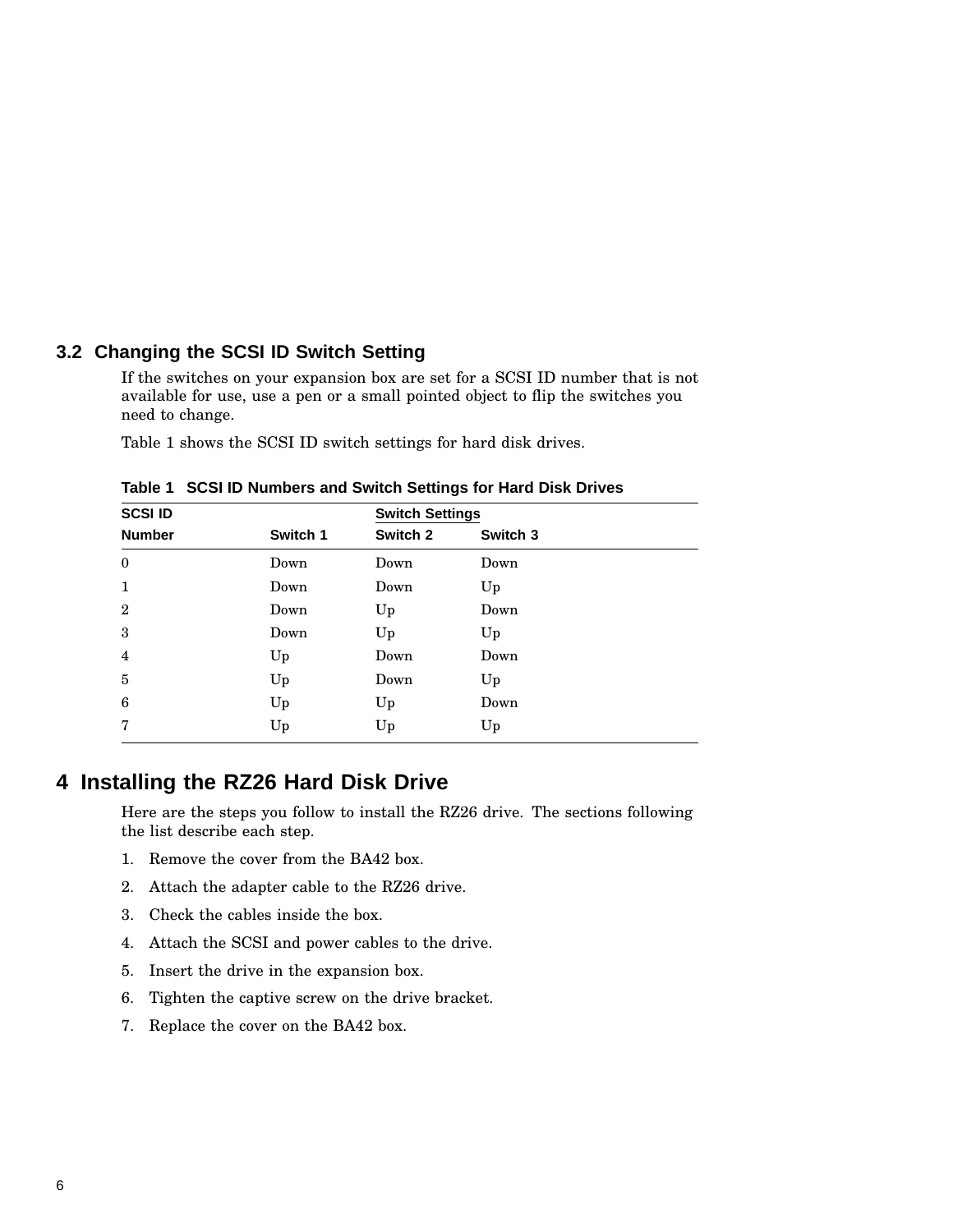#### **Step One: Remove the cover from the expansion box.**

Follow these steps to remove the expansion box cover:

- 1. Loosen the two cover-release screws on the back of the expansion box.
- 2. Grasp each side of the cover and pull it toward you as shown in Figure 2.

**Figure 2 Removing the Expansion Box Cover**



3. Pull the cover up and away from the box.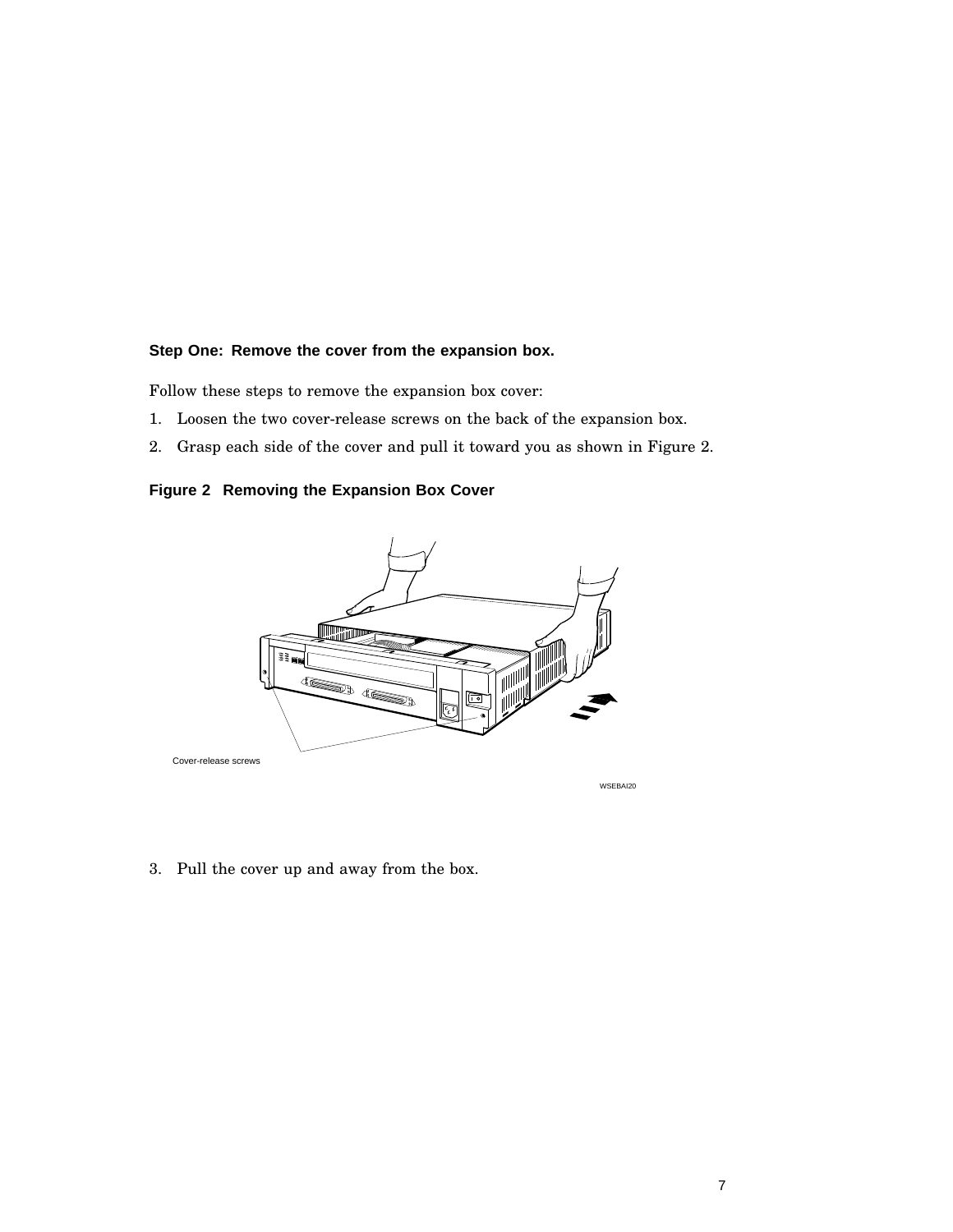#### **Step Two: Attach the adapter cable to the RZ26 drive.**

Figure 3 shows where to attach the adapter cable to the RZ26 hard disk drive. The silver dot faces up as you insert the adapter cable onto the first three SCSI pins. If there are jumpers on the three SCSI pins, remove them. Do not remove any of the other jumpers.





The SCSI ID adapter cable may come already attached to the RZ26 drive.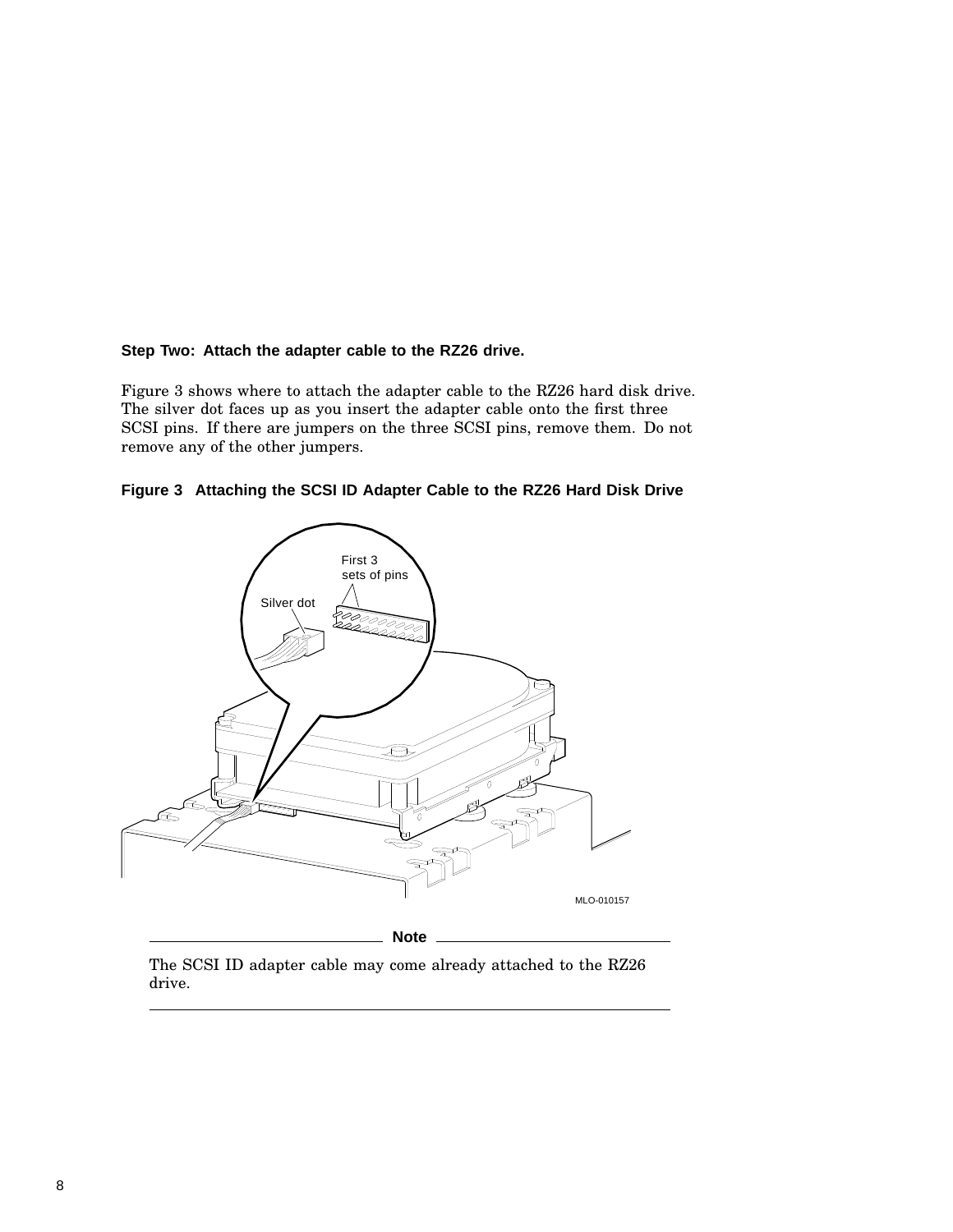#### **Step Three: Check the expansion box cables.**

Figure 4 shows the cables inside the BA42 expansion box. The SCSI ID switch cable connectors for the RZ5*x* drive and the RZ2*x* drive are different: the RZ5*x* cable connector has 24 pins, and the RZ2*x* cable connector has 6 pins.



**Figure 4 BA42 Internal Cables**

The SCSI ID adapter cable that came with your RZ26 drive attaches to either the 24-pin connector or the 6-pin connector on one end, and to the RZ26 drive on the other end.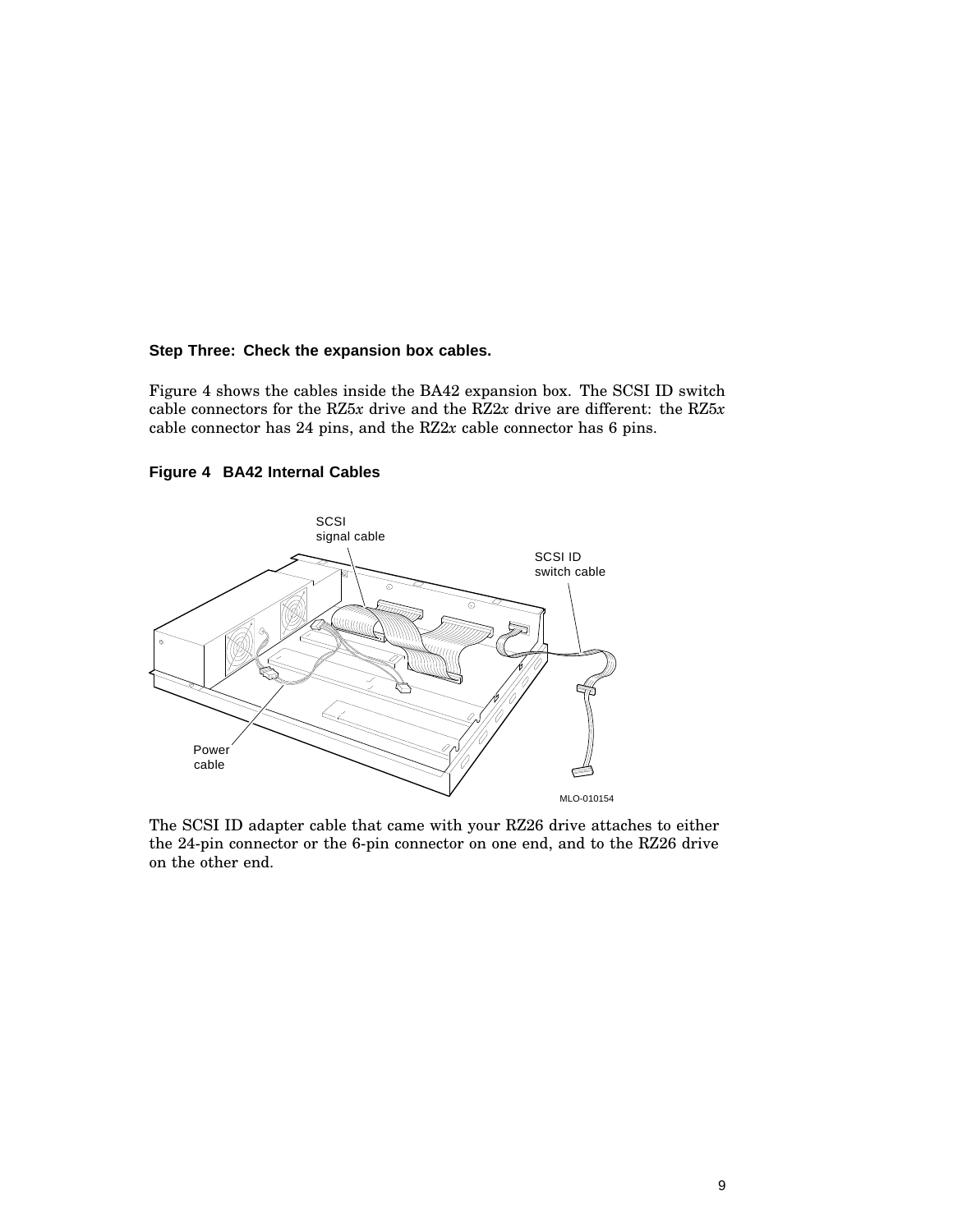### **Step Four: Attach the SCSI ID adapter cable.**

Figure 5 shows how to attach the SCSI ID adapter cable to the RZ5*x* 24-pin SCSI ID cable connector.



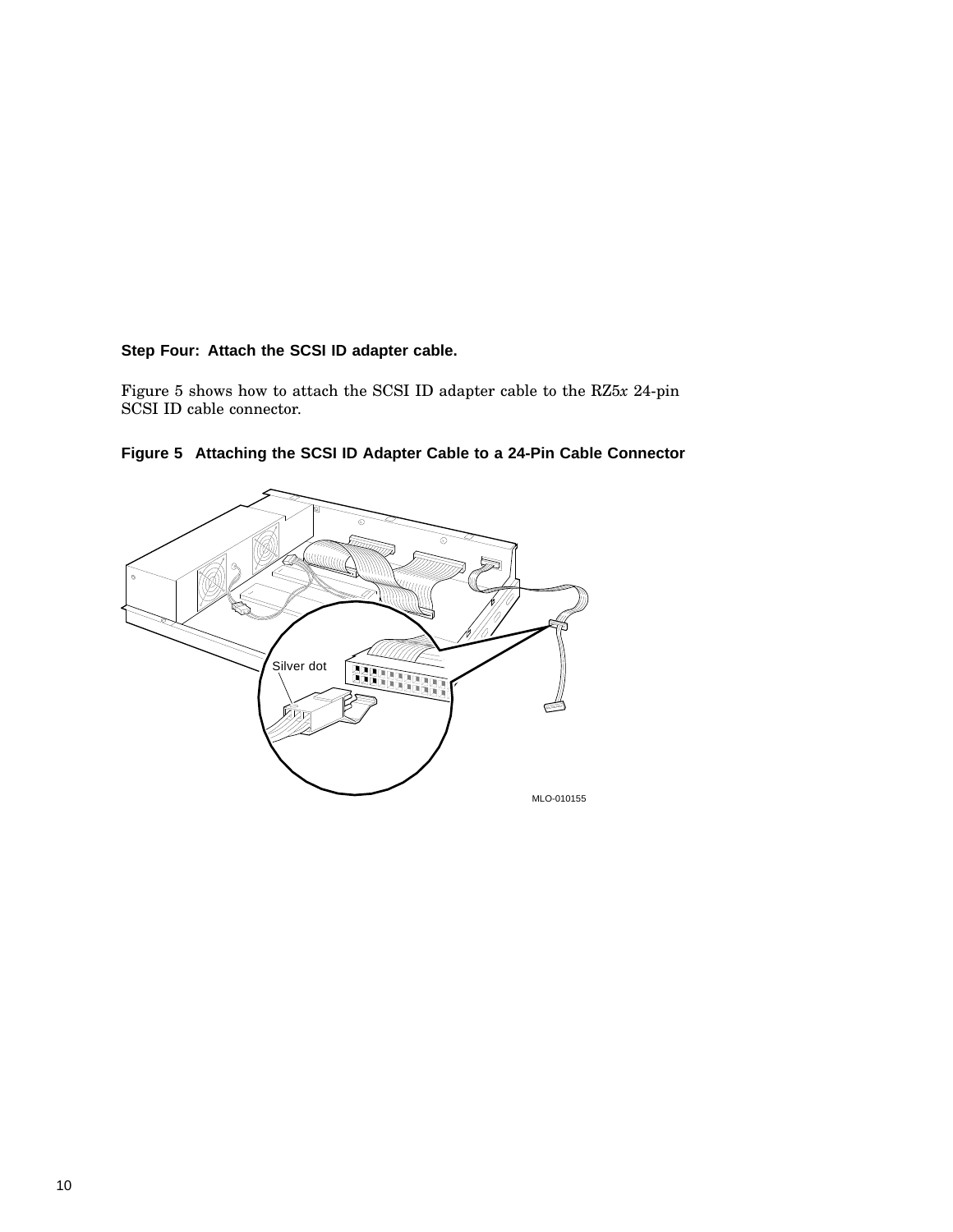Figure 6 shows how to attach the SCSI ID adapter cable to the RZ2*x* 6-pin SCSI ID cable connector. Make sure both silver dots are facing the same way, and the plastic latch snaps to secure the connection.



**Figure 6 Attaching the SCSI ID Adapter Cable to a 6-Pin Cable Connector**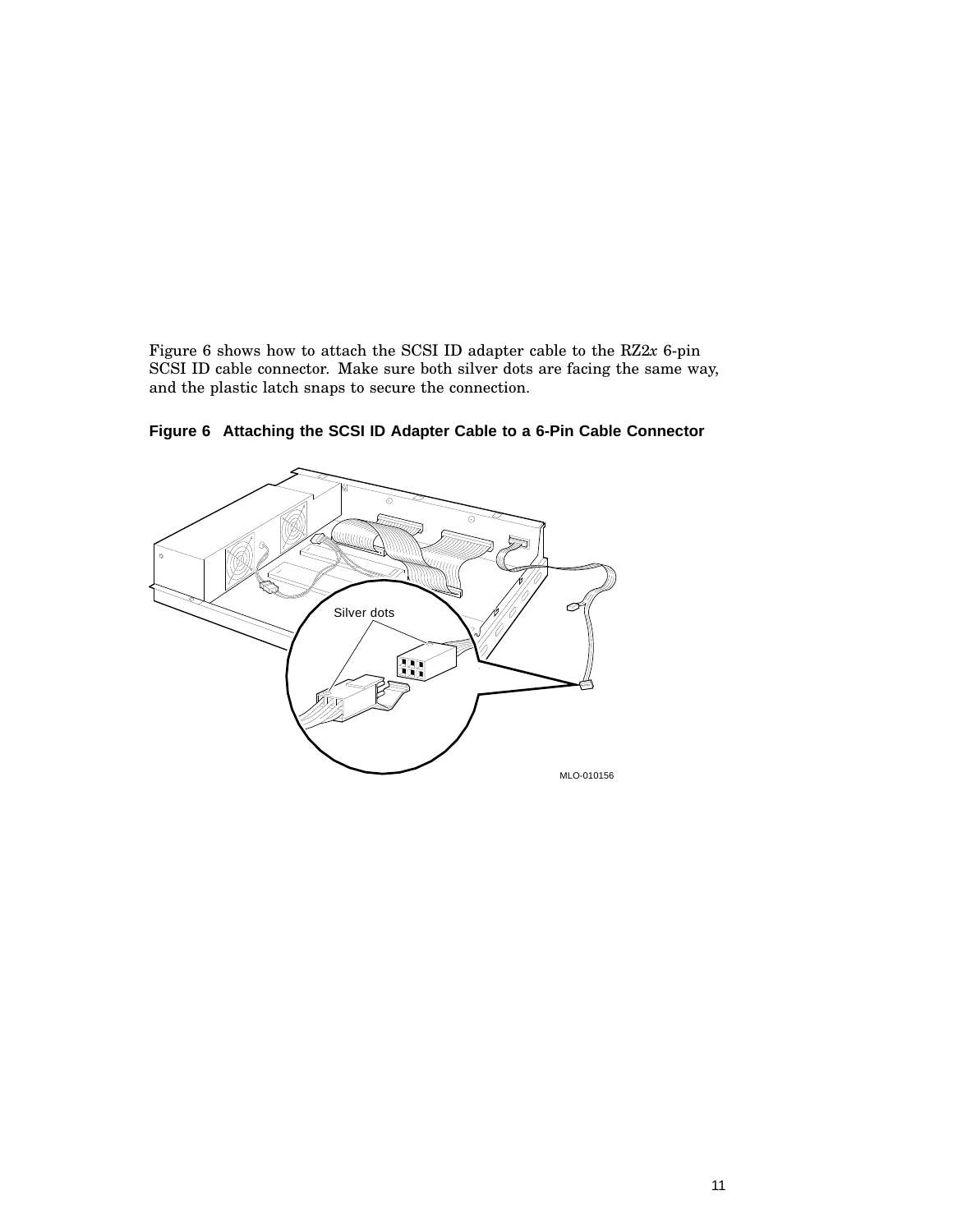#### **Step Five: Attach the SCSI and power cables.**

Figure 7 shows where to attach the SCSI and power cables to the RZ26 drive.

**Figure 7 Attaching the SCSI and Power Cables**



**Step Six: Insert the drive in the expansion box.**

Tilt the drive until you can place the metal tabs on the bottom of the drive bracket into the openings in the floor of the box.



WSEBAI87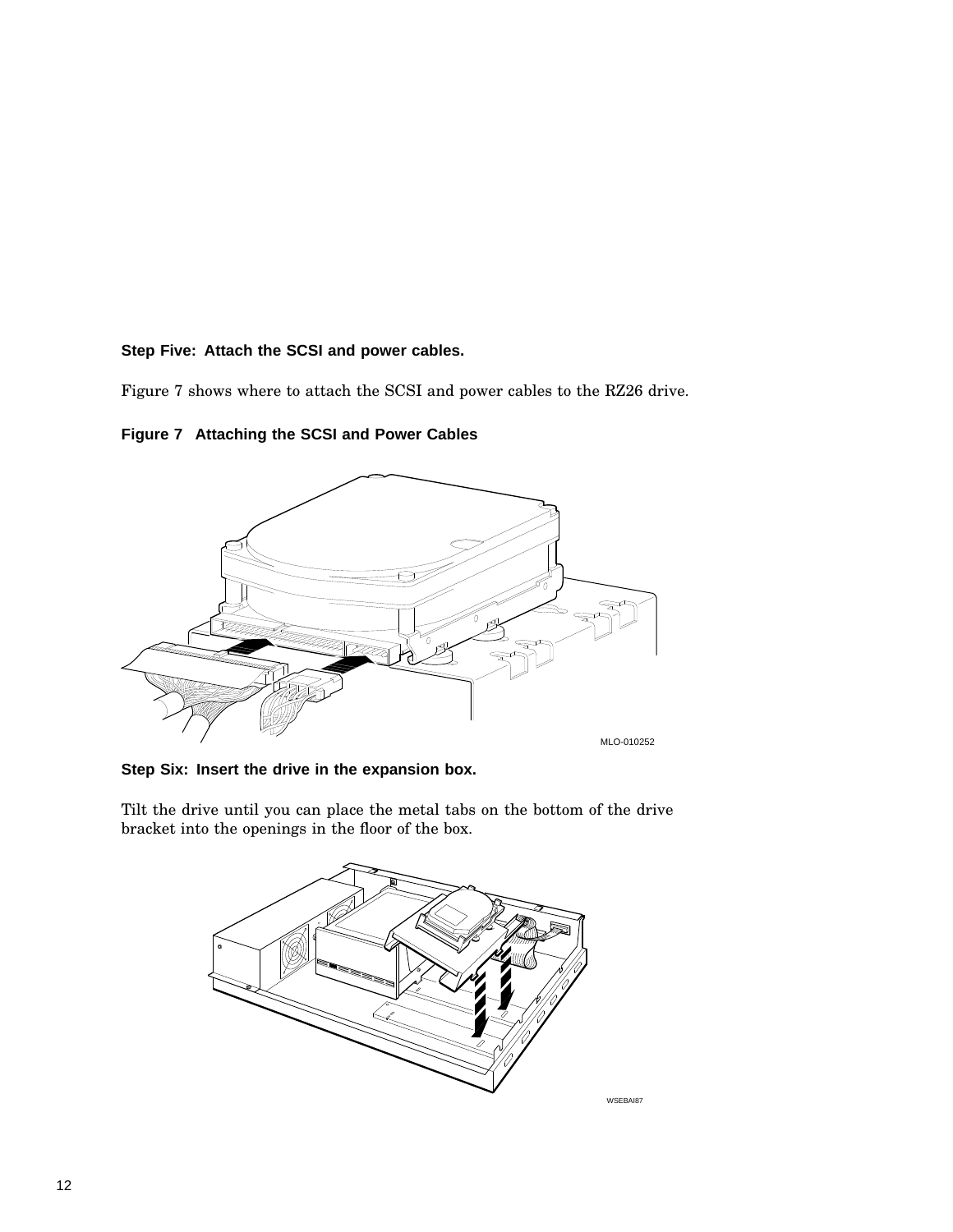## **Step Seven: Tighten the captive screw on the drive bracket.**

Tighten the captive screw, as shown, to hold the drive in place.

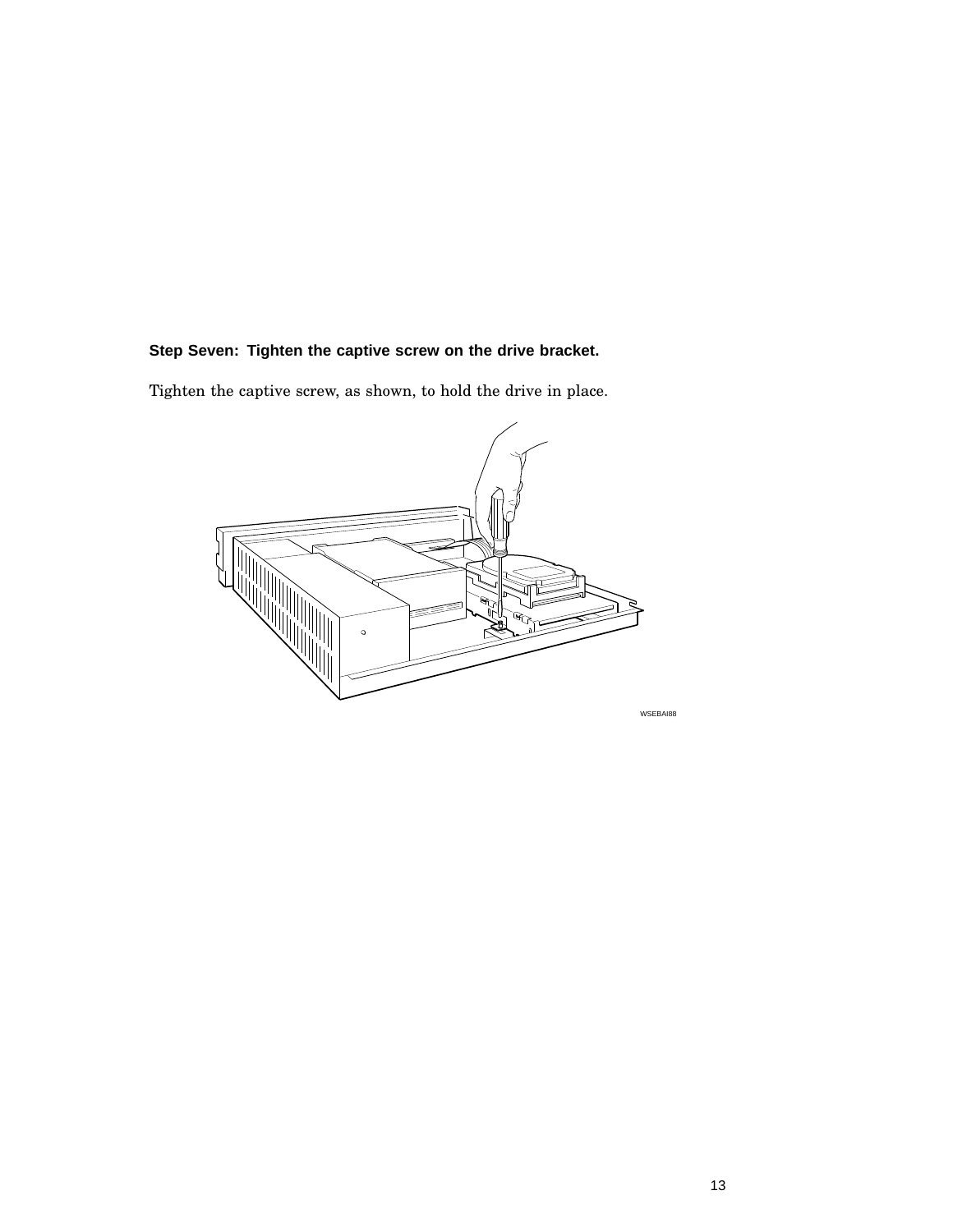#### **Step Eight: Replace the cover and tighten the cover-release screws.**

Position the cover over the SCSI ID switches on the back of your expansion box by inserting the notch on the bottom of the cover into the opening below the switches. Slide the cover forward, as shown, and snap the cover into place.

**Caution:**

Make sure the internal cables are pushed down into the box before replacing the cover. Closing the cover on the cables can damage them.



Cover-release screws

WSEBAI19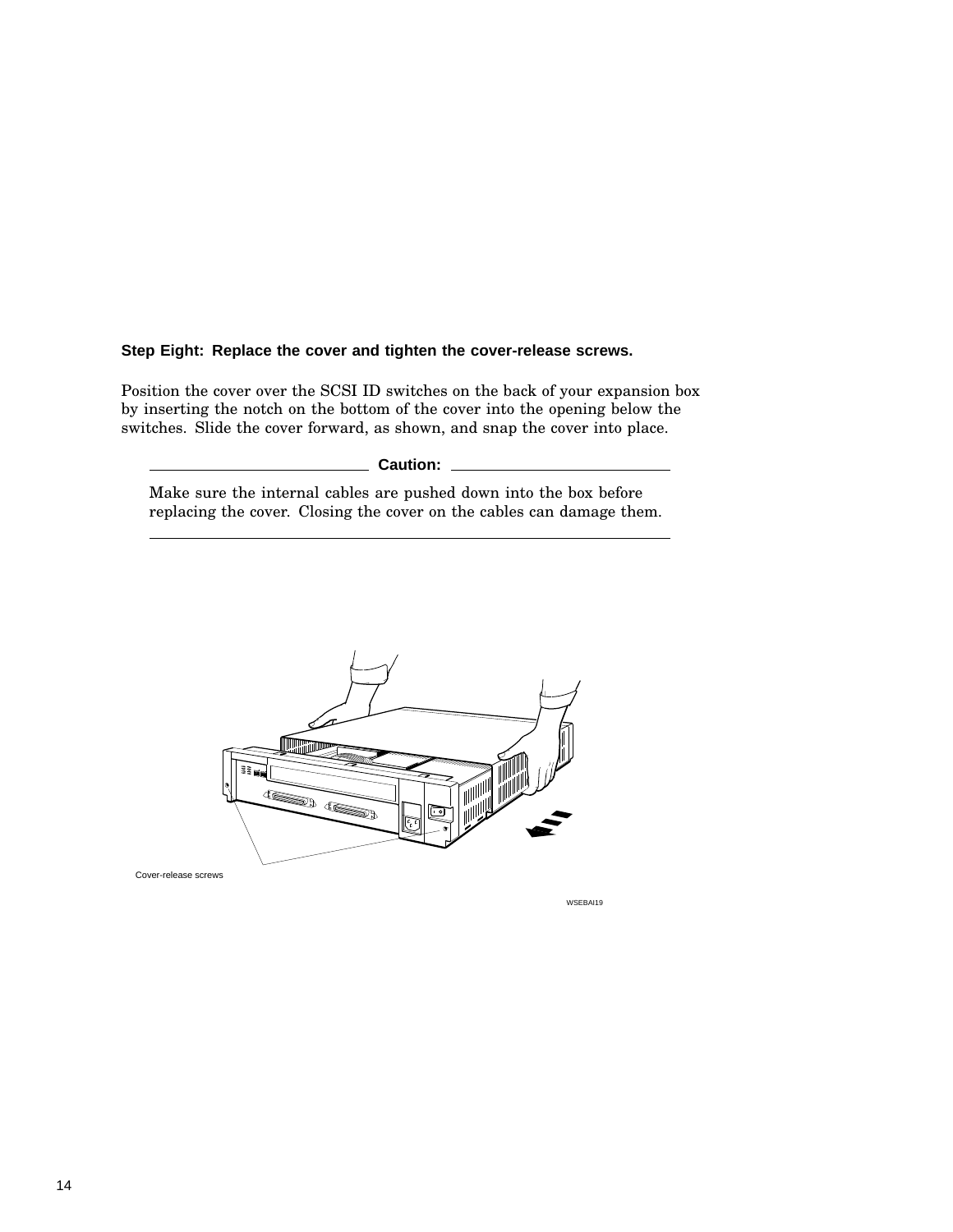# **5 Verifying the RZ26 Installation**

To verify that the installation has been done correctly, turn on power to all expansion boxes and then the system unit.

Put your system in console mode and enter the SHOW CONFIG command. (If you need instructions, see the system's installation guide or user's guide.)

If the RZ26 drive does not appear in your configuration display, check the On/Off switch on the expansion box.

If the switch is *off*, follow this procedure:

- 1. Turn off your system unit.
- 2. Turn on all expansion boxes and then the system unit. Check the configuration display again.

If the switch is *on*, follow this procedure:

- 1. Turn off your system unit and expansion boxes.
- 2. Be sure all expansion box cables and power cords are connected securely.
- 3. Be sure the SCSI terminator is attached securely to the expansion box.
- 4. Be sure the internal cables are connected securely to the drive.
- 5. Check the expansion box cable connectors for damaged pins.
- 6. Check the SCSI ID switch settings.
- 7. Turn on all expansion boxes and then the system unit. Check the configuration display again.

If the configuration display still does not show the drives in the expansion box, contact your system manager or Digital service representative.